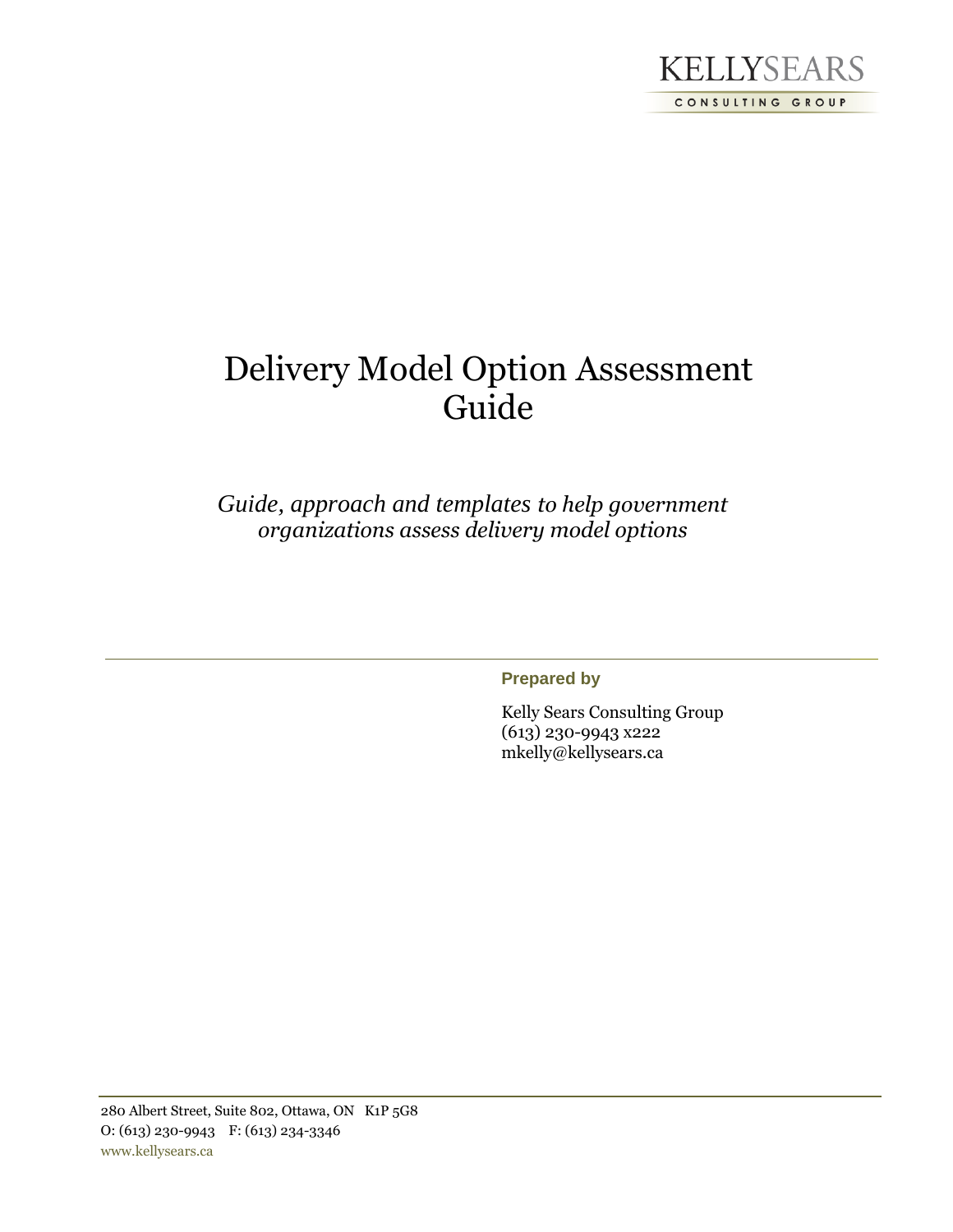# Contents

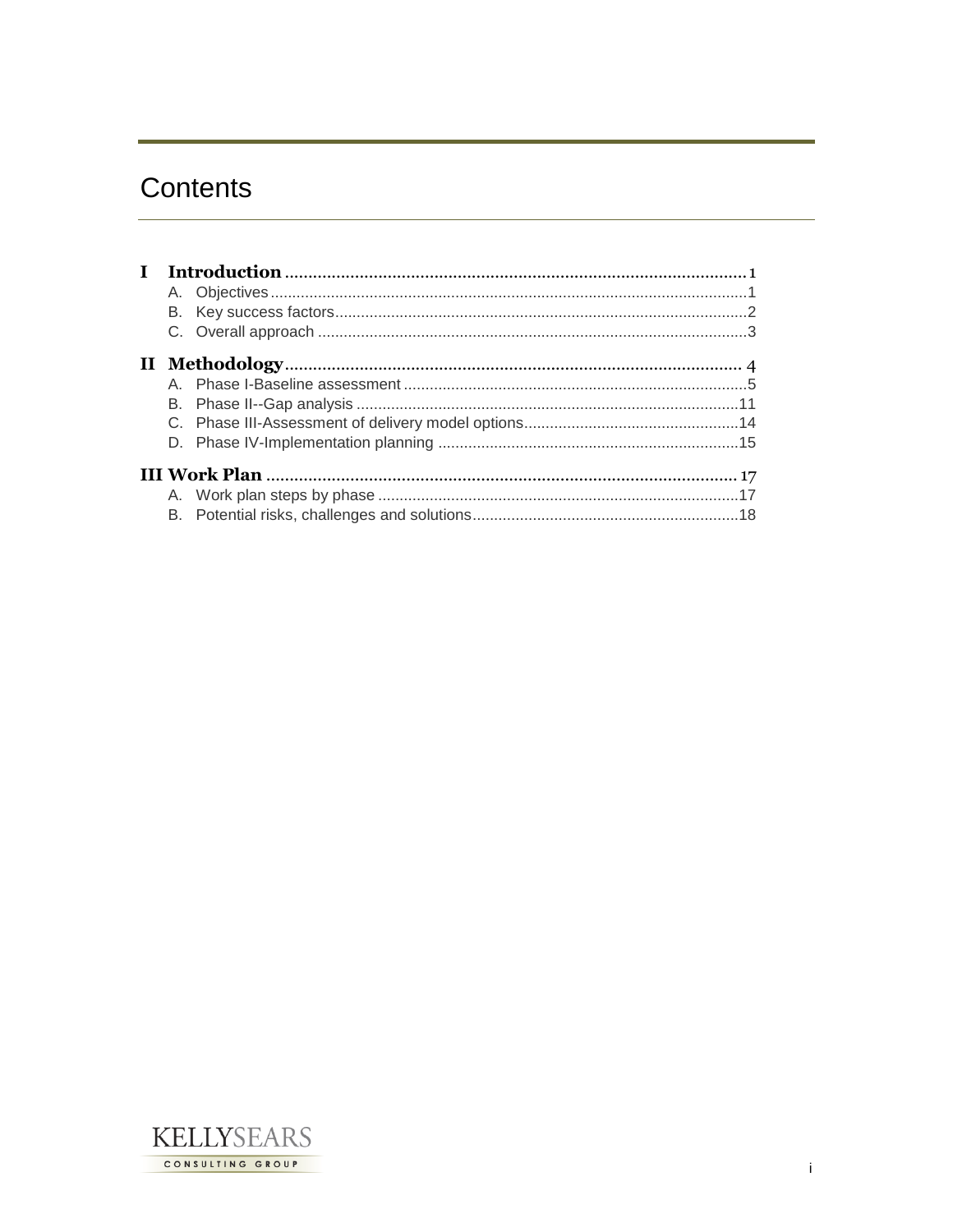# **I Introduction**

## **A. Objectives**

The purpose of this guide is to help government organizations review the delivery model for a service, and more specifically, determine and examine potential options to more efficiently deliver the service. The charts and templates are available in a separate PowerPoint document.

Options may include varying levels of centralization/decentralization, shared service delivery, alternative service delivery, public-private partnerships, or partial or full privatization.

The objectives of the delivery model option assessment are:

- Review the effectiveness and efficiency of the current delivery model
- Identify the full range of potential delivery model options
- Assess the delivery model options based on a clear and agreed upon assessment framework
- Develop an implementation plan for the selected delivery model.

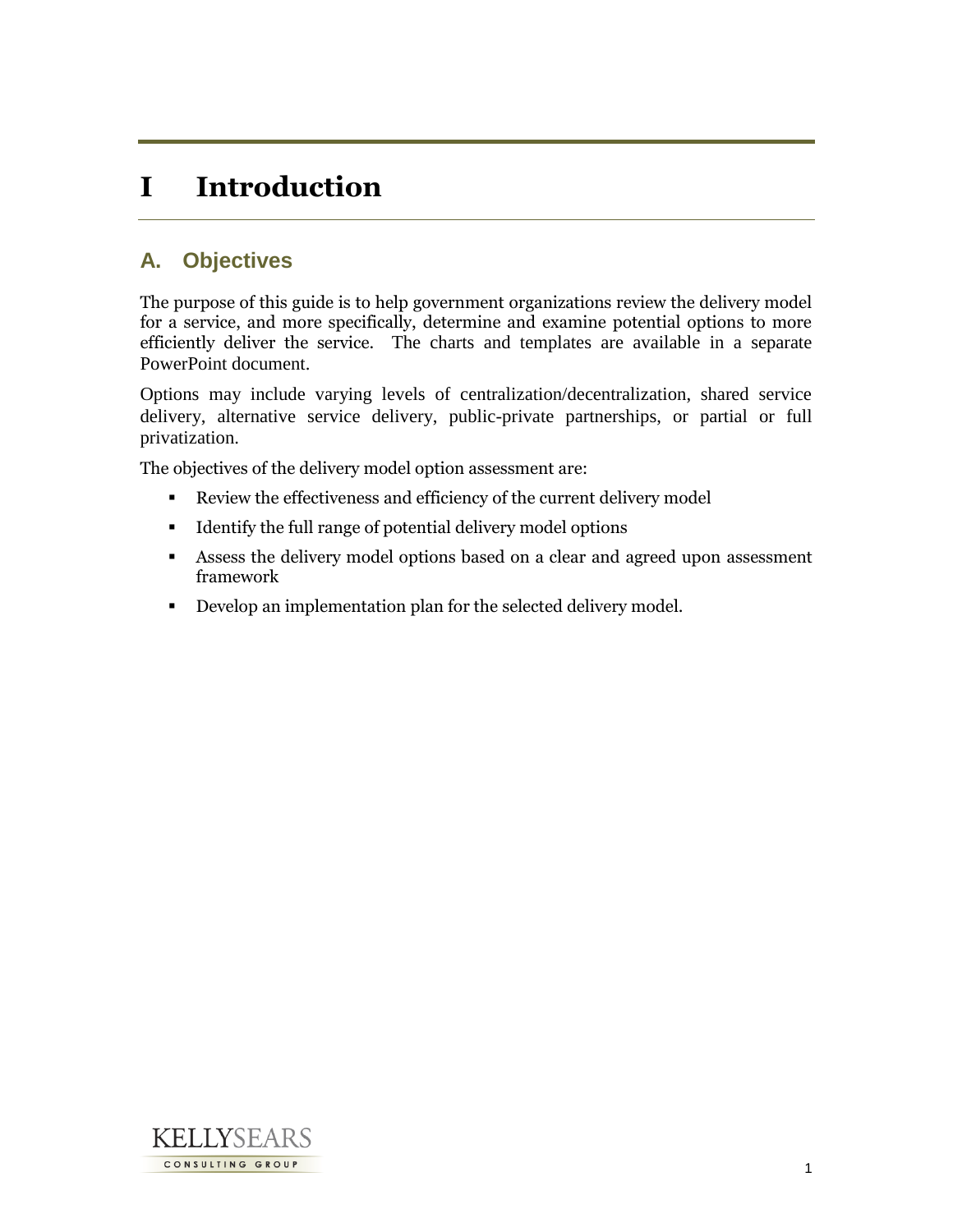### **B. Key success factors**

We have identified below challenges typically encountered during similar assessments and measures used to address them from a change management perspective.

- **Confirmation of strategic directions and priorities.** A complete understanding of key external trends, internal issues and strategic priorities are critical to the analysis. An environmental scan is critical.
- **Assessment of risks.** Changing delivery models entails a number of risks, for example, what will be the respective powers and responsibilities of the service providers under each delivery model option? How will financial risk be distributed between the parties? What will be the incentives? How will ministerial and parliamentary oversight of decisions and the future effectiveness of the services be maintained?
- **Confirming stakeholders, expectations and satisfaction levels.** Stakeholder interviews should be carried out to help to identify any major issues or concerns of stakeholders.
- **Scoping of expenditures.** Determining the full scope of expenditures that apply to a specific service can be a challenge. Other specific issues will arise; for example, choosing a specific date to report all expenditure and resource information, the quality and reliability of the expenditure information in the corporate systems.
- **Benchmarking of delivery models and best practices.** Evidence from benchmarking against other governments within Canada or internationally can help to identify alternatives to be examined, and clarify considerations such as the appropriate level of risk, control and accountabilities based on the experience of other jurisdictions. Time consuming, benchmarking is always controversial given the need to compare "apples to apples", and that people will always question the reliability of the comparisons. Potential data sources can include information from previous benchmarking studies, and web information on similar agencies in other countries. Selected interviews may be useful if these can be arranged.
- **Reaching a common understanding of opportunities for improvement and proposed delivery models.** Managers and stakeholders will have completely different understandings of the same opportunity or delivery model. Sufficient time must be allowed for managers to understand the implications of each delivery model option, and consider their merits and feasibility and chances of success. Therefore the reason for the emphasis on an ongoing opportunity list, identification of the delivery model options at an early stage that can be revised during the project, and a validation process to review the delivery model options.

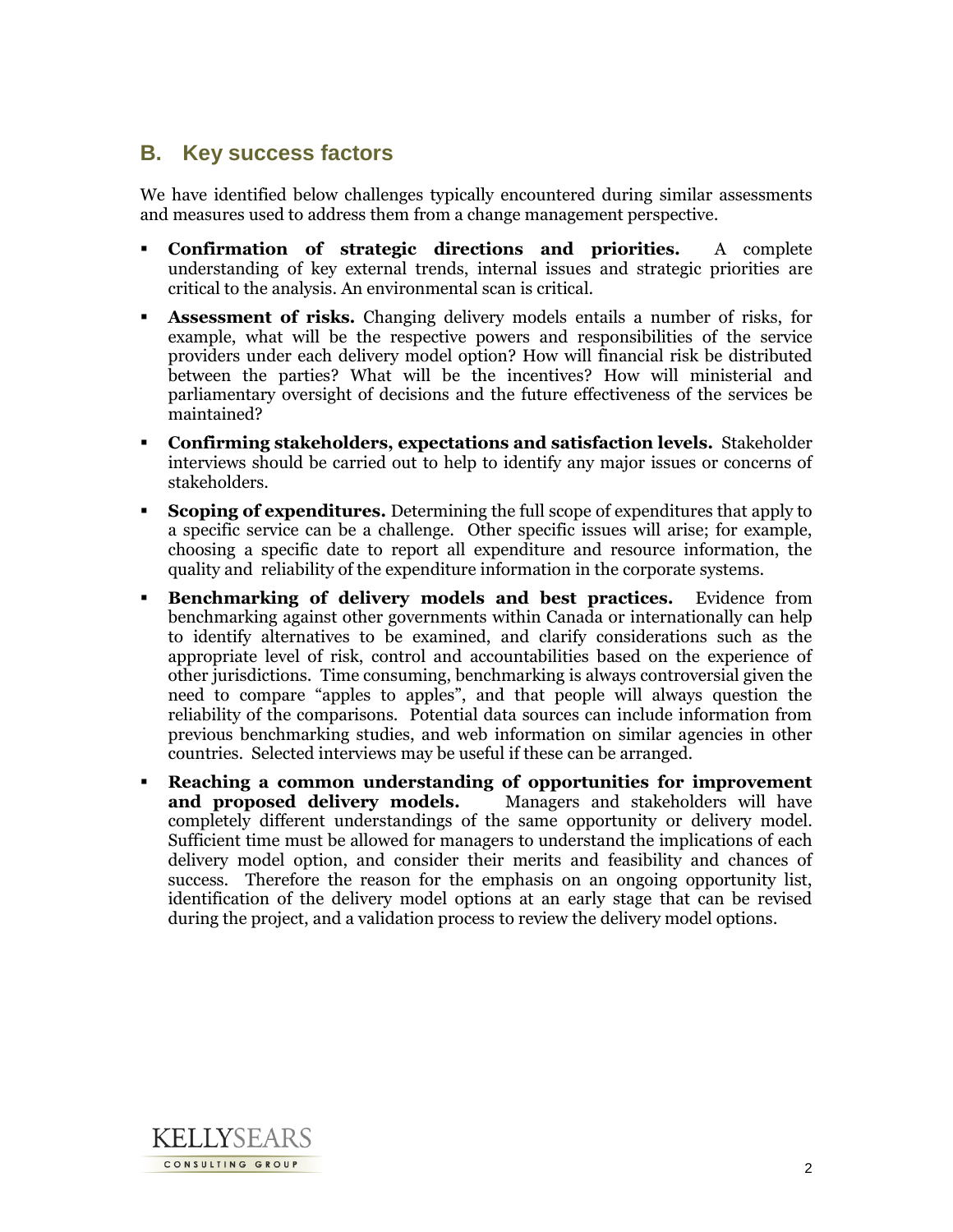## **C. Overall approach**

The overall approach provides for a baseline assessment of the current delivery arrangements in place, the identification of gaps, assessment of delivery model options, and development of implementation plan. The overall methodology is summarized in the chart below that identifies the key steps conceptually. Some key assumptions are:

- Benchmarking is used to provide input to the development of the delivery model options as the experience in other jurisdictions may help with the evaluation of the delivery model options
- A gap assessment phase helps to identify the broad horizontal opportunities for improvement that may have an impact on determining and assessing the delivery model options
- Determining the options should be done in an iterative manner right from the outset as opposed to a distinct step as sufficient time must be provided to consider the options, and the options will be refined as the project progresses.



• Prepare project work plans

KELLYSEARS CONSULTING GROUP

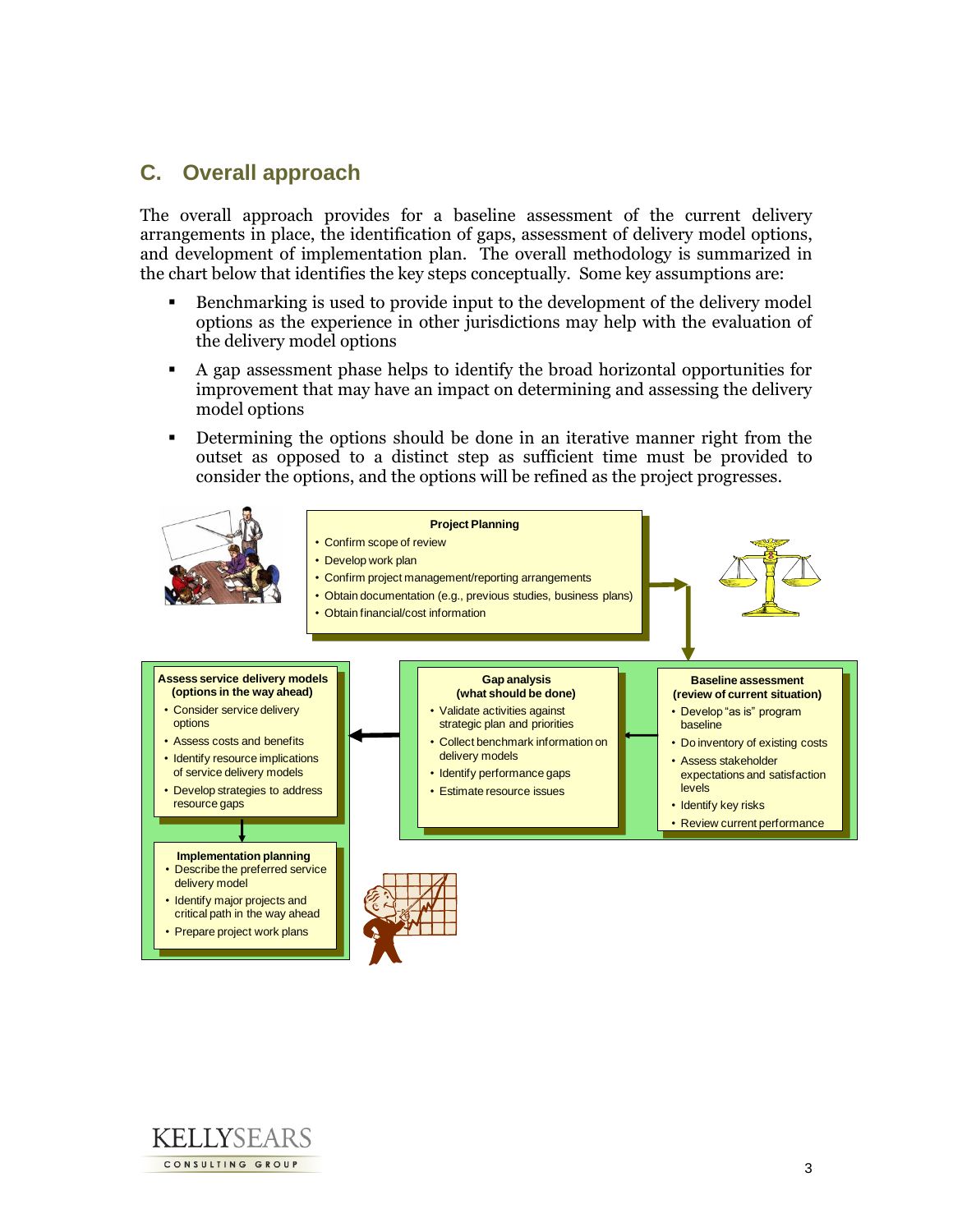# **II Methodology**

The key deliverables from the methodology as outlined below are:

- **Baseline assessment.** Covering the elements described above so as to ensure a clear and common understanding of the current situation and major issues.
- **Delivery model options.** The opportunities identified to address major gaps as well as the delivery model options that could be considered. A preliminary list of both is established early in the project and then revised as further information and analysis and becomes available. Summary profiles should be prepared for the major opportunities and delivery model options.
- **Assessment framework.** Includes the criteria and the overall approach for assessing the delivery model options.
- **Assessment of delivery model options.** A detailed profile would be prepared for each delivery model option as outlined in the previous section; this is essentially a business case analysis that includes all the key evidence and becomes of the focus of management attention as the project advances. Then an assessment of the delivery model options is documented as per the assessment framework.
- **Integrated implementation strategy and transformation plan.** A high level work plan is prepared to highlight the timelines and the interrelationships. This integrated plan would be based on the work plans and timelines that have been prepared for each opportunity and the selected delivery model.

In addition, project management deliverables typically include:

- A detailed **project plan**
- **Written progress reports** based on the initial plan, documenting work done, next steps, problems or issues encountered, and proposed solutions.
- Slide deck **presentations documenting findings and recommendations** for the review by senior management at critical stages of the analysis.

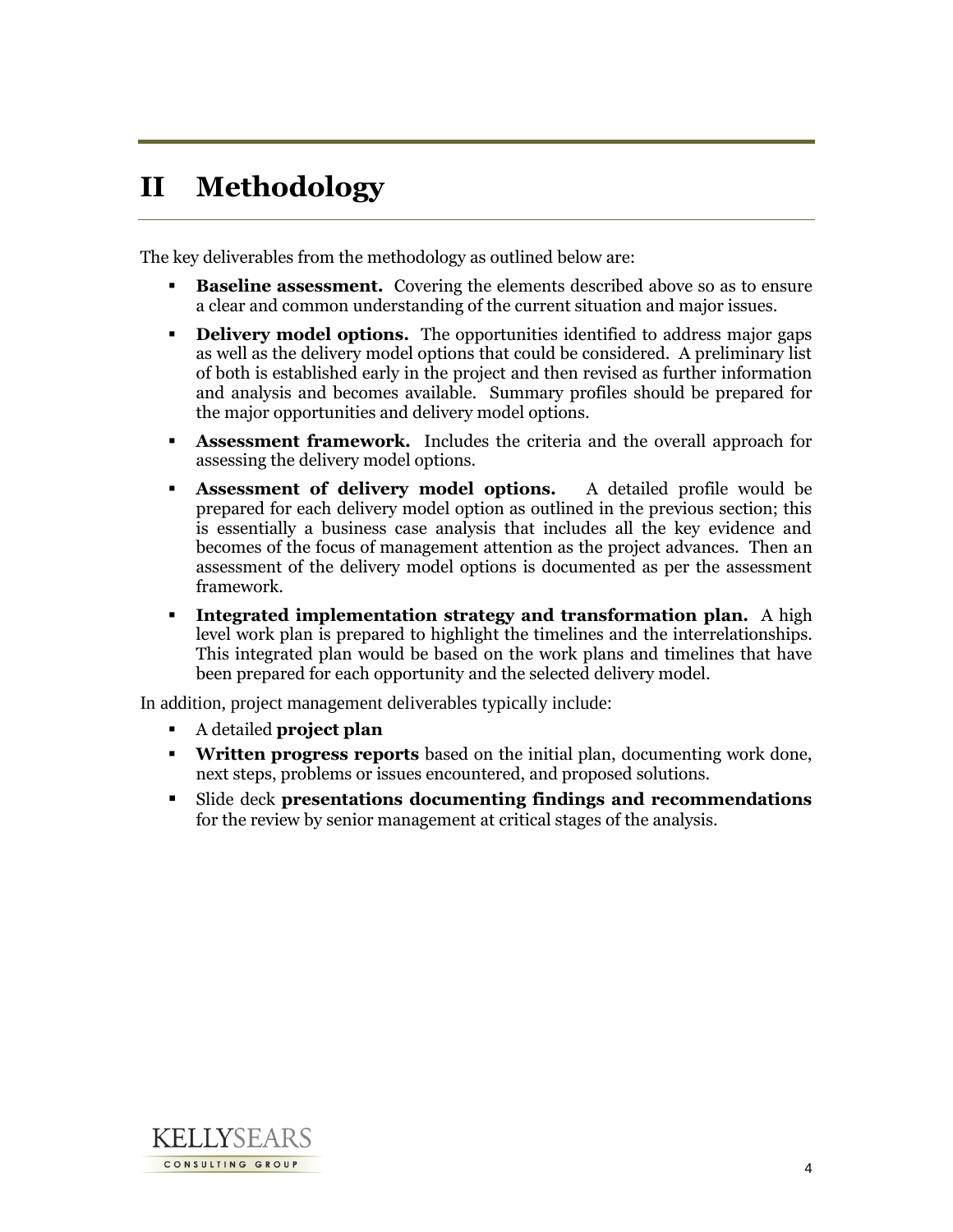## **A. Phase I-Baseline assessment**

The baseline assessment provides senior management the current state of delivery based on an in-depth analysis of program activities and costs in relation to risks, performance, benchmark comparisons and best practices. The key elements of the baseline assessment are summarized in the chart below.



The proposed methodology uses a *checklist* to guide the review of the current situation. Our experience is that each and every element needs to be examined as there are always surprises — an activity may be much more time consuming or costly than expected when subjected to objective and quantitative analytics. This assessment also allows senior management to assess the implications of proposed changes to the delivery model. The baseline assessment will also generate opportunities which can be assessed in depth, prioritized from an organization-wide perspective, and used to develop an implementation plan. The information for the baseline assessment would be collected through:

- **Document review.** Including the environmental scan, web information, prior reports, etc.
- **Interviews with key departmental representatives.** This would typically involve interviews with managers responsible for the delivery of the service.
- **Interviews with selected stakeholders** (inside or outside the organization). These interviews are normally done after the manager interviews.
- **Web benchmarking** (or interviews with selected benchmark organizations as appropriate) to review the delivery models used in other countries or other jurisdictions.
- **Validation of the baseline assessment** with the process owners, project authority and steering groups.

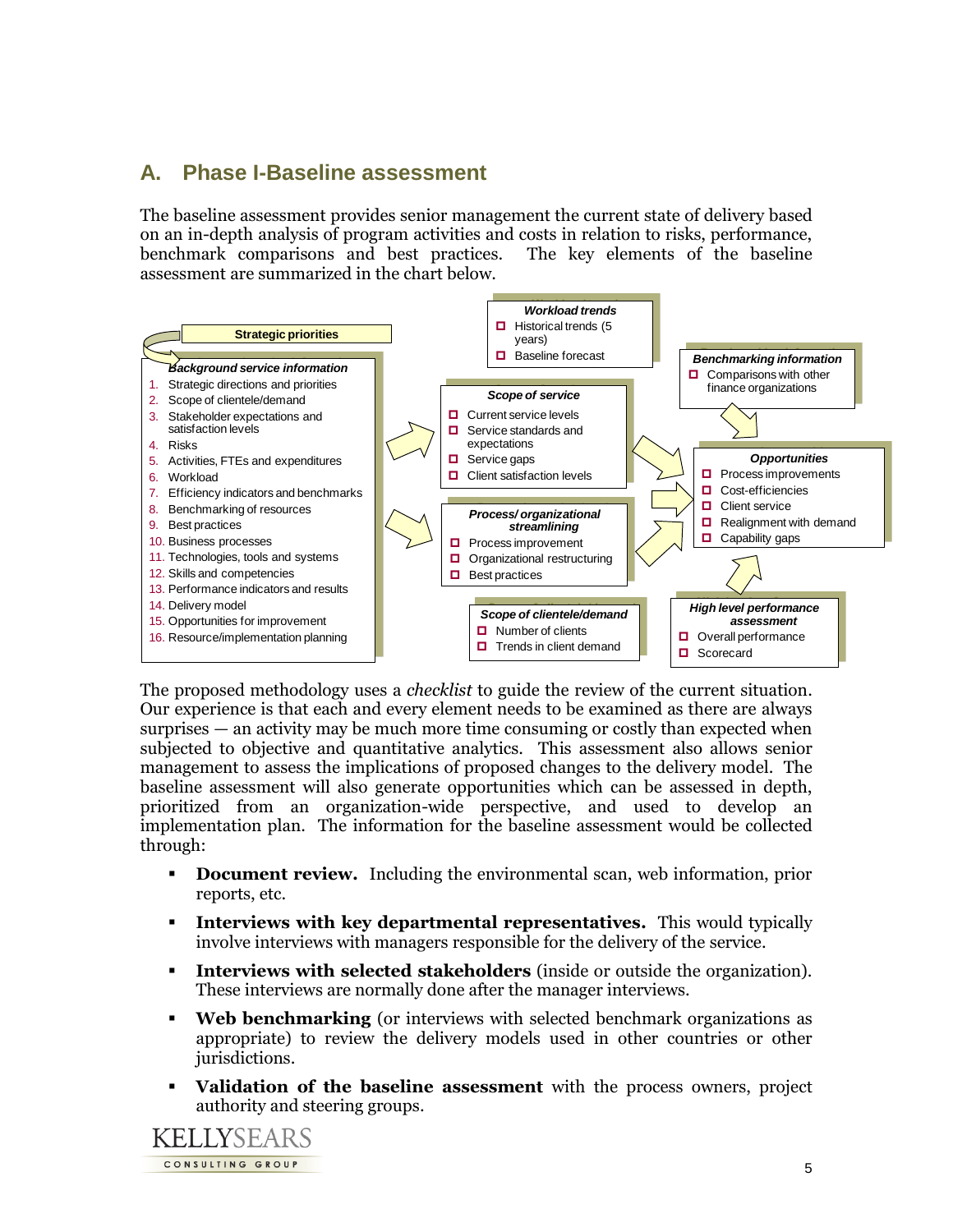#### **The checklist: 14 items to be assessed in the baseline assessment**

- 1. **Strategic directions and priorities.** The objectives, the legislation and regulations in place, history, key challenges, the overall context and pressures on the service, and the strategic priorities at this time.
- 2. **Scope of clientele/demand.**The number and type of clients served, external (e.g., public, other federal departments or levels of government) or internal (managers, employees), and the overall demand for the service.
- 3. **Stakeholder expectations and satisfaction levels.** Stakeholder feedback and client surveys/evaluations can be used to assess stakeholder satisfaction levels.
- 4. **Risks.** Key risks being addressed, including level of risk, whether the risk is increasing, decreasing or stable, mitigation measures in place and gaps that exist.
- 5. **Activities, FTEs and expenditures.** The main tasks, products and approximate full-time equivalents by activity; and expenditure information reported by object, ideally over a three to five year period, identifying high cost items.
- 6. **Workload.** Is workload increasing, decreasing or stable? Forecasting the workload in the way ahead, and establishing a baseline for future planning and resource management.
- 7. **Efficiency/productivity indicators.** The unit cost of activities compared to external benchmark standards, and actual productivity versus targets.
- 8. **Benchmarking of resources.** How current costs compare with those of other similar organizations.
- 9. **Best practices.** Current processes compared with those of other similar organizations, delivery models, and best practices.
- 10. **Business processes.** High level process maps for activities that are process oriented, identifying the key steps and the various parties involved within the department and opportunities for process improvement ("as is" and "to be").
- 11. **Technologies, tools and systems.** Key tools such as information systems, technologies, or reference guidelines that are used to support the work, any gaps or issues that may exist, and technology improvement projects in the way ahead.For example, this would include the inventory of tests currently carried out, quality assurance measures in place.
- 12. **Skills and competencies.** Are there gaps in the skills and competencies required? The main skill requirements for each activity, gaps or issues that may exist in terms of vacancies and/or competencies, and HR strategies in the way ahead.
- 13. **Performance.** Performance levels achieved in relation to resources with a view to improving performance or shifting resources to or away from non-performing services.
- 14. **Delivery model.** How the current services are delivered, key distinguishing features, and the organizational delivery structure in place.

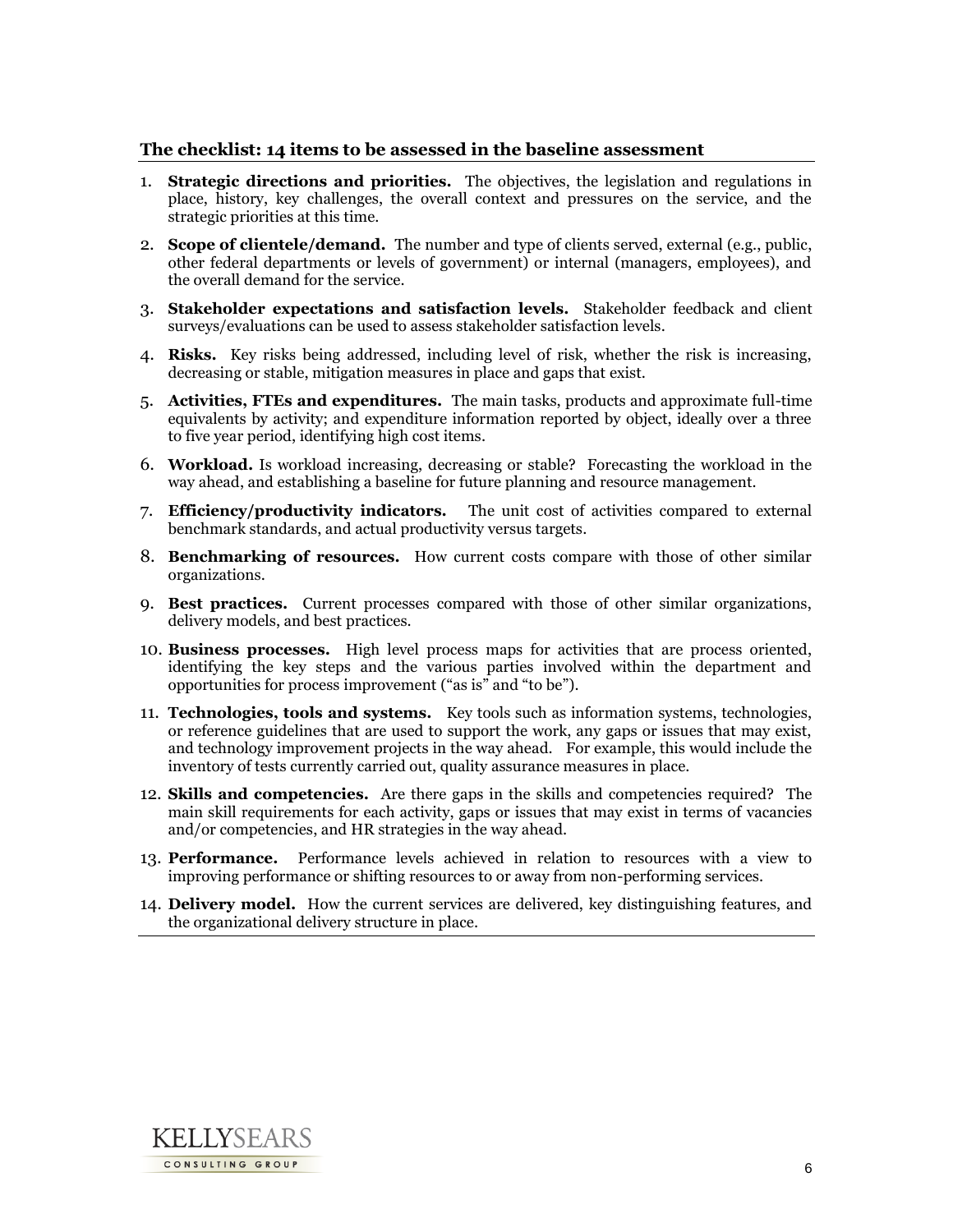### **Key analytical steps of the baseline assessment**

**1. Strategic directions and priorities.** It will be critical to confirm the objectives of the service, applicable legislation and policies, the history and evolution of the service, key challenges, and strategic directions and priorities.

**2. Scope of clientele/ trend in demand.**This element identifies the key client/beneficiary groups and examines the level of demand for the program/ services, the trend in the demand, and the key workload drivers that influence the demand for regulation. The trend over five years should be analyzed to the extent possible.



**3. Stakeholders, expectations and satisfaction levels.** This element confirms who the key stakeholders are, their expectations and shifts in these expectations, stakeholder satisfaction levels, and issues and gaps in meeting stakeholder expectations. Based on manager/stakeholder feedback, consultations, interviews and drawing from client surveys/evaluations, stakeholder expectations are summarized as well as trends in stakeholder satisfaction levels (high, medium or low satisfaction level), issues and gaps identified and proposed opportunities for improvement.

| <b>Stakeholders</b> | <b>Expectations</b>                                 | <b>Level of satisfaction</b><br>(high, med, low) | <b>Issues/Gaps</b> |
|---------------------|-----------------------------------------------------|--------------------------------------------------|--------------------|
| <b>XXX</b>          | <b>XXX</b><br>٠<br>$\cdot$ xxx<br>Etc.<br>$\bullet$ |                                                  |                    |
| <b>XXX</b>          | $\cdot$ xxx<br>$\cdot$ xxx<br>Etc.<br>$\bullet$     |                                                  |                    |

**4. Risks.** Identify for each program/service the key risks, the extent to which these risks are currently being addressed, whether the risk mitigation measures are adequate, and whether existing resources are aligned with the highest risks. These risks can be external (e.g., health related) or internal (e.g., availability of specialized expertise). Information is reported on the level of risk (if available), whether the risk is increasing, decreasing or stable, mitigation measures in place and gaps that exist, and the overall level of priority of the risk. An example is shown below.

| 4. Risks     | Impact<br>(hi, med,<br>low) | Likelihood<br>(hi, med,<br>low) | Trend<br>(increasing,<br>decreasing,<br>stable) | <b>Mitigation</b><br>measures<br>(and gaps) | Priority<br>(hi, med,<br>low) |
|--------------|-----------------------------|---------------------------------|-------------------------------------------------|---------------------------------------------|-------------------------------|
| <b>XXXXX</b> |                             |                                 |                                                 |                                             |                               |
| Etc.         |                             |                                 |                                                 |                                             |                               |

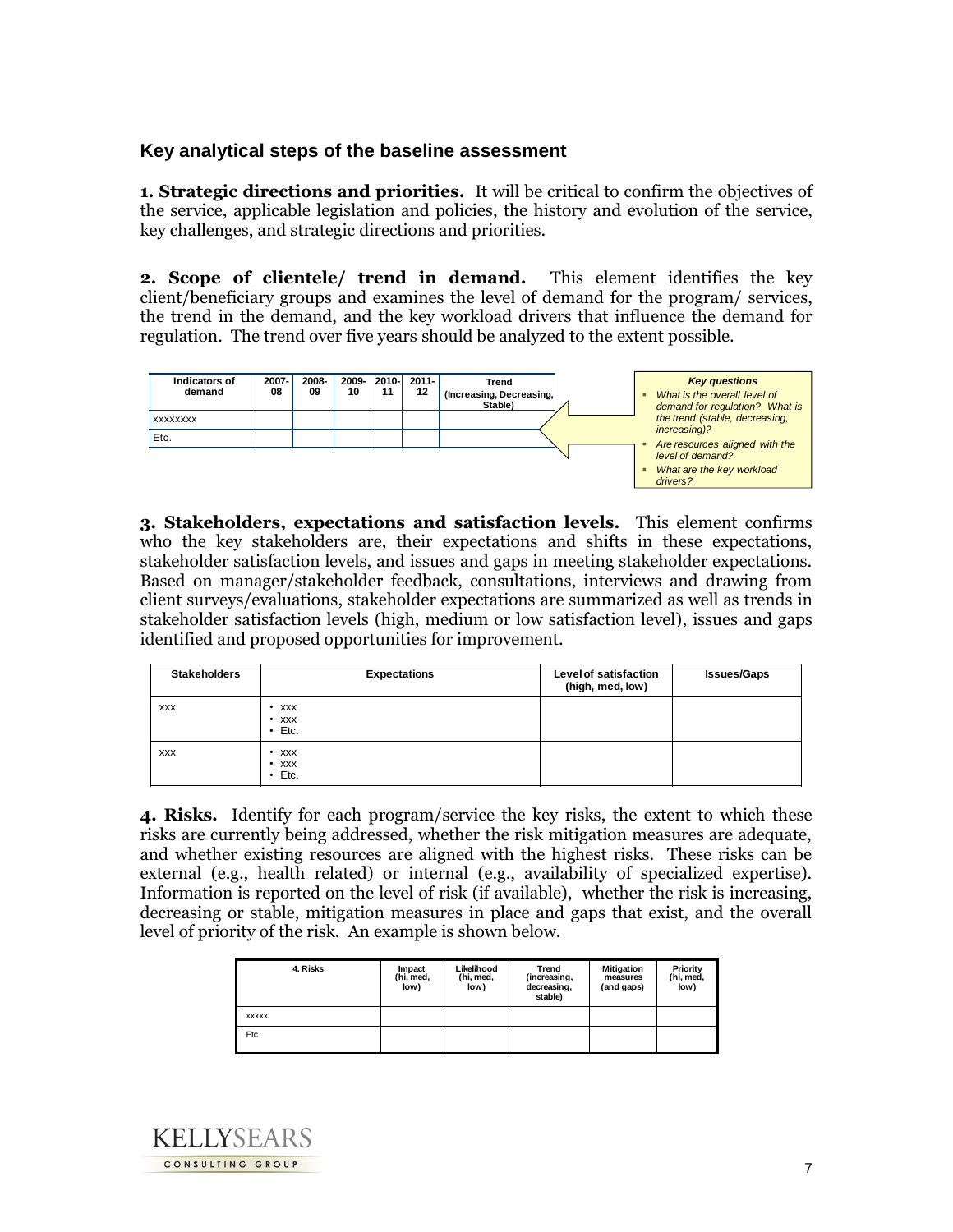**5. Activities and full-time equivalents (FTE).** Identify for each program/function the activities, the number of full-time equivalent (FTEs) supporting each activity, and the main tasks, products and any service delivery issues or gaps associated with the activity. The activities are described at a summary level and then at a more detailed level. At a summary level activities would be ranked from high to low by the number of FTEs and expenditures so as to highlight those activities that consume the most resources.

| 5. Scope of activities | <b>Expenditures</b> |      | <b>FTEs</b> |               |
|------------------------|---------------------|------|-------------|---------------|
| <b>Activities</b>      |                     | %    | No.         | %             |
| <b>XXXXX</b>           |                     | $\%$ | $\_$ FTE    | $\frac{9}{6}$ |
| Etc.                   |                     | %    | <b>FTE</b>  | $\frac{9}{6}$ |
| Total                  |                     | 100% | <b>FTE</b>  | 100%          |

The activities would also be described at a more detailed level, showing the existing FTEs, required FTEs, key outputs and an assessment of the current funding level, gaps and opportunities for improvement. This information is typically collected through interviews with the responsible staff.

| Org         | <b>Activities</b><br><b>Description of tasks</b><br>Existina<br>Outputs<br><b>FTEs</b>                                                                                                                                           |                         |                                                                                                                                                                                                                                                                                                                                                                                                                                                                                                                                                                                                |            | Assessment of current delivery<br>level |         |  |
|-------------|----------------------------------------------------------------------------------------------------------------------------------------------------------------------------------------------------------------------------------|-------------------------|------------------------------------------------------------------------------------------------------------------------------------------------------------------------------------------------------------------------------------------------------------------------------------------------------------------------------------------------------------------------------------------------------------------------------------------------------------------------------------------------------------------------------------------------------------------------------------------------|------------|-----------------------------------------|---------|--|
| <b>XXXX</b> |                                                                                                                                                                                                                                  | <b>XXXX</b>             | $*$ xxx                                                                                                                                                                                                                                                                                                                                                                                                                                                                                                                                                                                        | <b>FTE</b> | $ \chi$ $\chi$ $\chi$                   | * XXXXX |  |
|             |                                                                                                                                                                                                                                  |                         | $\overline{\phantom{1}}$ xx                                                                                                                                                                                                                                                                                                                                                                                                                                                                                                                                                                    |            | <b>xxxx</b>                             |         |  |
|             |                                                                                                                                                                                                                                  |                         | <b>Design steps</b>                                                                                                                                                                                                                                                                                                                                                                                                                                                                                                                                                                            |            |                                         |         |  |
| <b>XXXX</b> | xxi                                                                                                                                                                                                                              | the number of FTEs.     | 1. Confirm the activities as well as the number of full-time equivalent (FTE) supporting each activity and their organizational and physical<br>location within the organization. Sample financial activities, tasks and outputs are provided in the chart above. This information is typically<br>collected through interviews with the responsible managers and staff as well as documentation review. A questionnaire may be used to<br>collect FTE information where the activities are highly standardized and there is not a high risk of inconsistency of interpretation in identifying |            |                                         |         |  |
|             | 2. Describe the activities at a detailed level. Using the Program Activity Architecture (PAA) as a starting point, identify for each activity the<br>main tasks, outputs/ products and approximate full-time equivalents (FTEs). |                         |                                                                                                                                                                                                                                                                                                                                                                                                                                                                                                                                                                                                |            |                                         |         |  |
|             | 3. Assess current delivery level. Provide a summary assessment of the current delivery and capability, gaps and opportunities for<br>improvement for each activity.                                                              |                         |                                                                                                                                                                                                                                                                                                                                                                                                                                                                                                                                                                                                |            |                                         |         |  |
|             | 4. Include FTEs for only funded positions—exclude vacant positions in the organizational chart that may be approved but are not funded.                                                                                          |                         |                                                                                                                                                                                                                                                                                                                                                                                                                                                                                                                                                                                                |            |                                         |         |  |
|             |                                                                                                                                                                                                                                  | current delivery level. | 5. Identify opportunities for improvement and/or adjustments in resource levels (e.g., number of FTEs) based on assessment of the                                                                                                                                                                                                                                                                                                                                                                                                                                                              |            |                                         |         |  |
|             |                                                                                                                                                                                                                                  |                         |                                                                                                                                                                                                                                                                                                                                                                                                                                                                                                                                                                                                |            |                                         |         |  |

**Expenditures.** Expenditure information is reported by object, typically over a three to five year period and by the major functions and organizations covered in the baseline assessments, so that major expenditures can be highlighted and an assessment made as to whether expenditures are stable, decreasing or increasing. Costs would also be analyzed according to other attributes (e.g., activity, product, process step), depending on the availability of the information. The trend in overall expenditures would be examined, identifying major cost items and the mix between salaries and operating costs. If useful, actual spending would be compared to budget to identify any significant lapsing of funds.

| <b>Trend in Expenditures</b>                   |       |                                                                                                                                                                                                                                                        |                                        |  |                     |  |  |
|------------------------------------------------|-------|--------------------------------------------------------------------------------------------------------------------------------------------------------------------------------------------------------------------------------------------------------|----------------------------------------|--|---------------------|--|--|
| Object                                         |       |                                                                                                                                                                                                                                                        | FY 2009-2010 FY 2010-2011 FY 2011-2012 |  |                     |  |  |
| Regular salary--indeterminate personnel        |       |                                                                                                                                                                                                                                                        |                                        |  |                     |  |  |
| Regular salary--casual & determinate personnel |       |                                                                                                                                                                                                                                                        |                                        |  |                     |  |  |
| Overtime                                       |       |                                                                                                                                                                                                                                                        |                                        |  |                     |  |  |
| Professional and special services              |       |                                                                                                                                                                                                                                                        |                                        |  | <b>Design steps</b> |  |  |
| Travel                                         |       | 1. Report cost information by object, over a three to five-year period, for the major organizations<br>covered in the baseline assessment.                                                                                                             |                                        |  |                     |  |  |
| Other transportation costs                     |       |                                                                                                                                                                                                                                                        |                                        |  |                     |  |  |
| Training                                       |       | 2. Assess the trend in overall expenditures (whether increasing, decreasing, stable), what major cost<br>items exist, and the mix between salaries and operating costs.                                                                                |                                        |  |                     |  |  |
| Materials & supplies                           |       | 3. Expenditures may also be analyzed according to other attributes or perspectives (e.g., by activity,                                                                                                                                                 |                                        |  |                     |  |  |
| Publishing, printing & exposition services     |       | program, output, organization, region, service delivery channel, stakeholder group in the case of Gs<br>& Cs), if appropriate and depending on the availability of the information.<br>4. Examine actual spending versus budget, and lapsing of funds. |                                        |  |                     |  |  |
| Postage, freight, express & cartage            |       |                                                                                                                                                                                                                                                        |                                        |  |                     |  |  |
| Accommodation                                  |       |                                                                                                                                                                                                                                                        |                                        |  |                     |  |  |
| Other rentals                                  |       |                                                                                                                                                                                                                                                        |                                        |  |                     |  |  |
| Telecommunications services                    |       |                                                                                                                                                                                                                                                        |                                        |  |                     |  |  |
| Repair and maintenance                         |       |                                                                                                                                                                                                                                                        |                                        |  |                     |  |  |
| Capital                                        |       |                                                                                                                                                                                                                                                        |                                        |  |                     |  |  |
| Grants & contributions                         |       |                                                                                                                                                                                                                                                        |                                        |  |                     |  |  |
|                                                | Total |                                                                                                                                                                                                                                                        |                                        |  |                     |  |  |

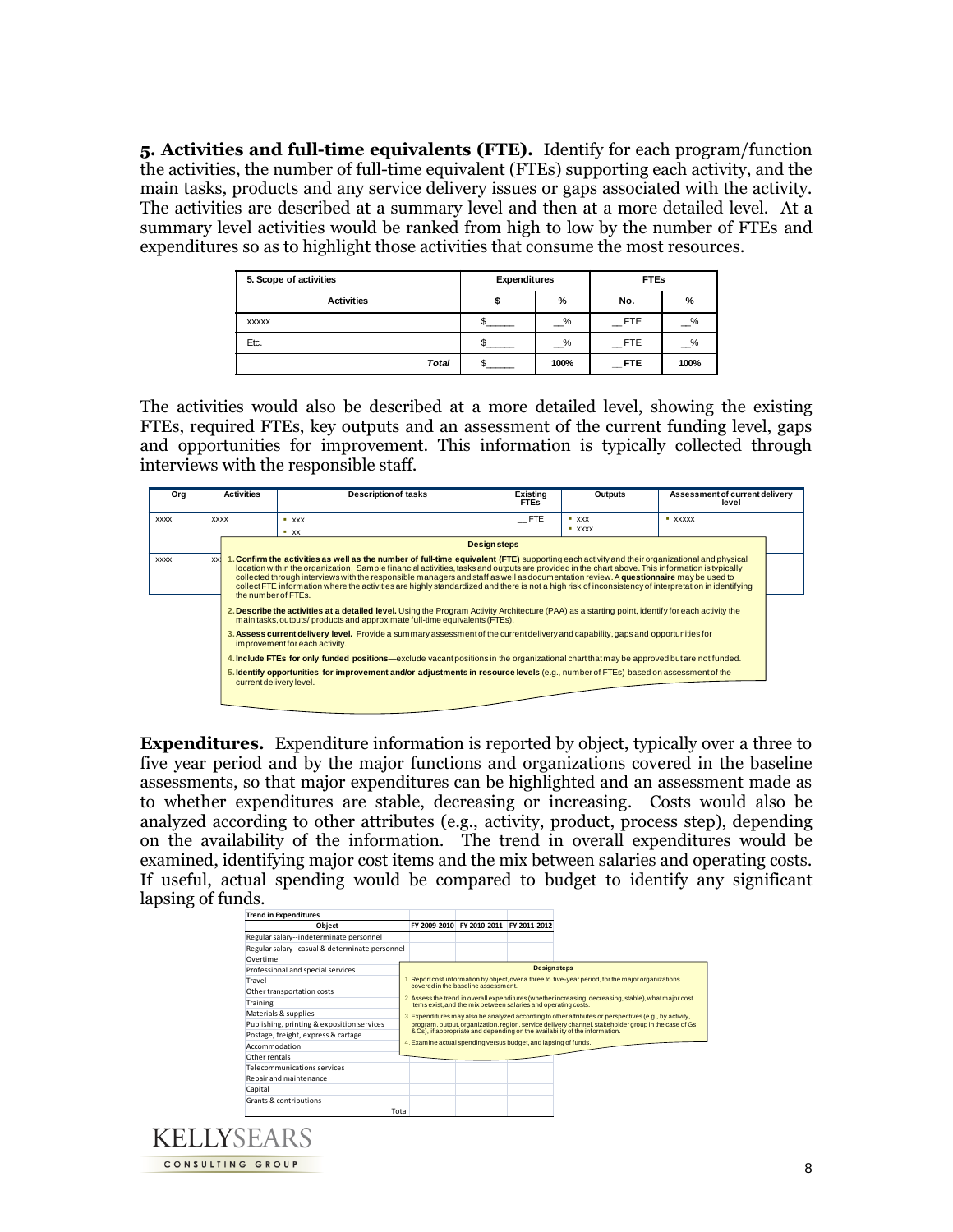**6. Workload.** For transactional activities, identify the number of transactions, assess whether workload is increasing, decreasing or stable, and consider the impact of any fluctuations or surges in workload. Establish the baseline forecast for the way ahead, and use this to help determine the capacity required of the program. Assess the implications of recurring surges in workload. This information would also be used to estimate the unit cost for key transactions and how this compares with benchmark standards for similar agencies in other provinces or countries.



**7. Efficiency indicators and benchmarks.** Establish efficiency/ productivity measures for the program/service and, to the extent that data is available, compare productivity with internal efficiency standards/targets as well as external benchmarks.



**8. Benchmarking of resource levels.** To the extent that information is available on the resources of similar agencies in other jurisdictions at the federal or provincial level or in other countries, assess how current resources compare with those of similar organizations—ideally compare resource levels (e.g., number of full-time equivalent, budget) to those of organizations of similar size or with a similar mandate.

**9. Best practices.** Identify best practices, and assess the capabilities of the organization against these best practices. This information would be collected from a number of sources, including web search, interviews with staff and stakeholders, the results of previous studies, literature review.



KELIYSEARS CONSULTING GROUP

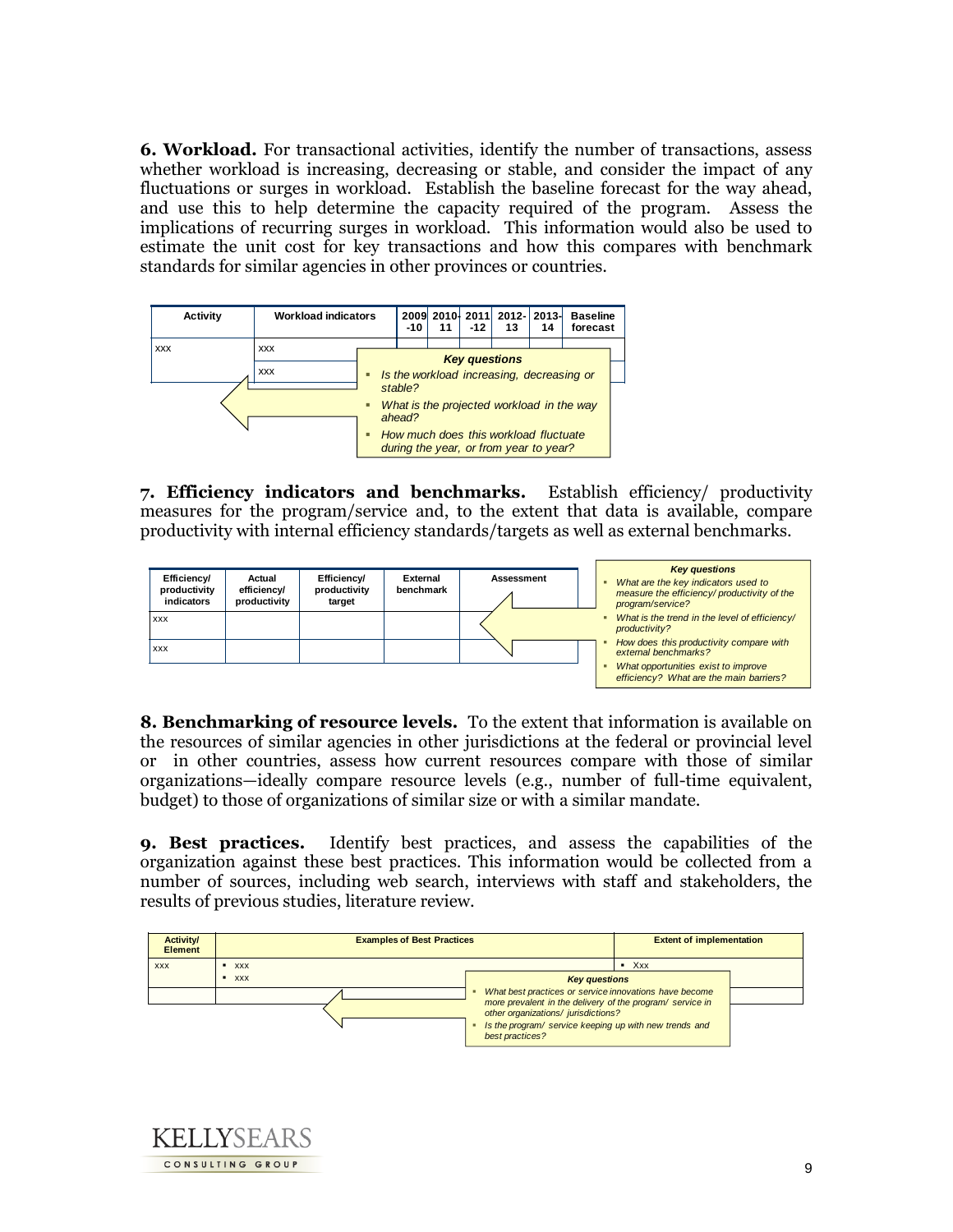**10. Business processes.** Prepare high level process maps and work flows for activities that are process oriented, identifying the key steps and the parties (internal and external) that are involved at each step. The focus would be on identifying potential improvement and streamlining opportunities, as well as assessing the impact of technologies on the processes. For each process, identify the scope of the process, key challenges and issues, and process management strategies in view of process improvement.



**11. Technologies, tools and systems.** Identify key tools such as information systems, technologies, or reference guidelines that are used to support the processes, and any gaps or issues that may exist. Key questions are: do the existing tools and systems used to support the process reflect best practices? Do the technologies need to be updated? Are efficiencies possible? Is the information being used to best manage resources?



**12. Skills and key competencies.** Identify the skill requirements for each process and gaps or issues that may exist in terms of competencies at the organizational level. Identify key human resources challenges facing the programs, and the functional skills and competencies that will be required in the way ahead. Also examine the vacancy

|                   |                  |                         |             | <b>Key questions</b>                                   |
|-------------------|------------------|-------------------------|-------------|--------------------------------------------------------|
| <b>Activities</b> | Job              | <b>Key Competencies</b> | Gaps        | Are there gaps in the skills and competencies?         |
|                   | <b>Positions</b> |                         |             | How many vacancies are there? Has staff                |
| <b>XXX</b>        | xx<br>٠          | <b>XXX</b>              | Xxxxx       | retention been an issue?                               |
|                   | xx<br>٠          | XX                      | <b>XXXX</b> | Is the mix of skills staff and expertise<br>٠          |
|                   |                  | Etc.                    |             | appropriate?                                           |
|                   |                  |                         |             | Are classification levels at an appropriate            |
| <b>XXX</b>        | <b>XX</b>        | <b>XXX</b>              | Xxxxx       | level? Are they comparable with those in other         |
|                   | xx<br>٠          | XX                      | <b>XXXX</b> | departments/agencies?                                  |
|                   |                  | Etc.                    |             | Do current competencies meet the required<br>standard? |

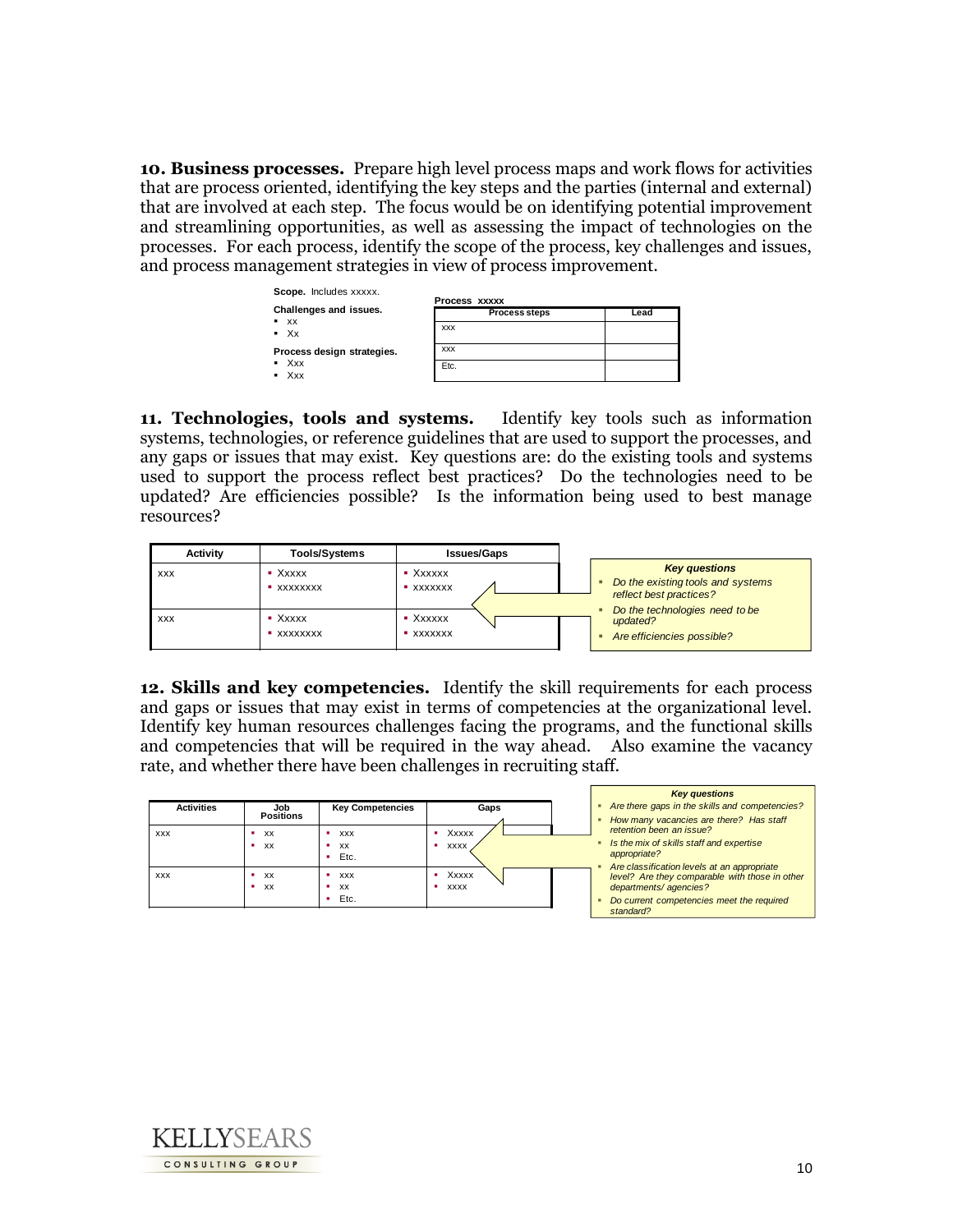**13. Performance.** Confirm the program standards and performance indicators used to measure success of the programs and activities. Using existing information, confirm current levels of performance assessment against these indicators, based on quantitative or qualitative information that is available. The performance results can be presented in tabular format as shown below, and rated as to whether they are at target, approaching target, major gap, above target, etc.

| Performance Indicators | <b>Target/Service Standards</b> | Performance* |
|------------------------|---------------------------------|--------------|
| <b>XXXX</b>            | <b>XXX</b>                      | <b>XXXX</b>  |
| <b>XXXX</b>            | <b>XXX</b>                      | <b>XXXX</b>  |

**14. Delivery model.**In reviewing the delivery model, examine the level of centralization/ decentralization, best practices, use of external resources, the level of cooperation and working relationships with clients/stakeholders, the extent to which staff are embedded within sectors/branches, and whether synergies exist between the various services provided across the organization. This assessment is used to identify organizational issues in terms of mixed accountabilities or the need for stronger horizontal relationships, and whether overlap/duplication exists.

### **B. Phase II--Gap analysis**

The baseline assessment will identify a certain number of opportunities for improvement or cost-efficiency, and suggest potential delivery models.

A summary profile should be prepared for each opportunity. This is to ensure that each opportunity is examined in sufficient depth to ensure a common understanding of the scope of the changes proposed, their feasibility and an assessment of the pros, cons and risks of the options. The opportunities will then be validated with the key stakeholders.



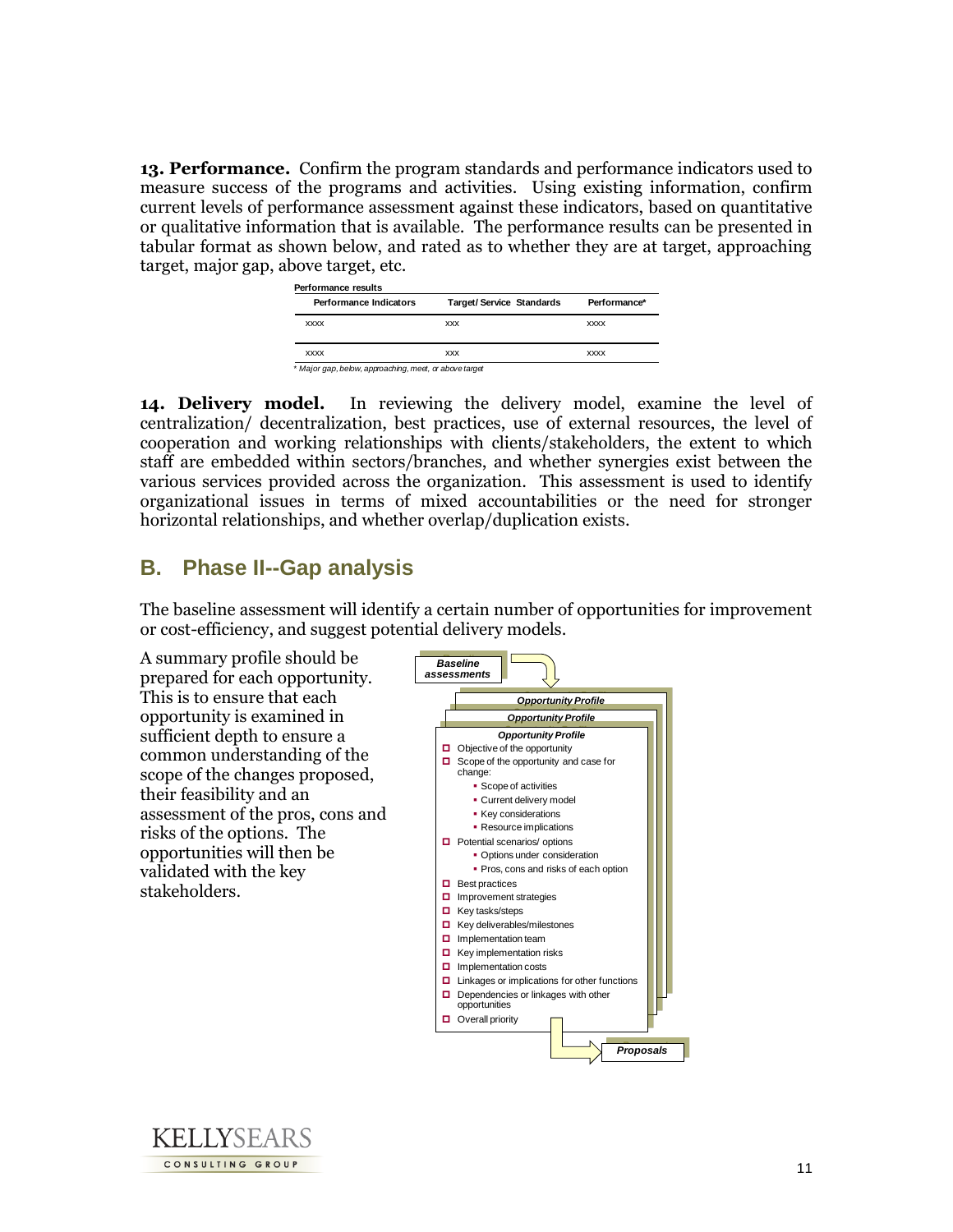The analysis of the opportunities and preliminary delivery models would be done in stages:

**• Opportunity list.** A first draft list of the opportunities would be prepared as it is critical to have sufficient time to consider the merits of each opportunity, and to make changes to the opportunity list as more information becomes available. At its summary level, the opportunity list includes a one or two line description of the rationale of each opportunity and major risks.

| Themes | <b>Potential Opportunities to Explore/Assess</b>                                                                                                                                                                                                                             |  | Cost / FTE<br>implications |            |
|--------|------------------------------------------------------------------------------------------------------------------------------------------------------------------------------------------------------------------------------------------------------------------------------|--|----------------------------|------------|
|        | <b>Analysis suggested</b>                                                                                                                                                                                                                                                    |  |                            | <b>FTE</b> |
|        | Identify performance gaps and improvement opportunities, considering strengths and<br>weaknesses, issues and risks identified, performance results and gaps, and the                                                                                                         |  |                            |            |
|        | benchmarking findings.<br><b>Group the opportunities by major themes</b> (e.g., mandate issues, changes to the                                                                                                                                                               |  |                            |            |
|        | delivery model, centralization, shared services, service levels or program standards,<br>process improvements, standardization, organizational realignment, competencies,<br>centralization, outsourcing, user fees and cost recovery, technology, infrastructure            |  |                            |            |
|        | improvements).                                                                                                                                                                                                                                                               |  |                            |            |
|        | Present opportunities to senior management. Senior managers and staff will need time<br>to digest the findings before making definitive conclusions regarding the priorities and<br>potential opportunities. The opportunity list should be presented to management as early |  |                            |            |
|        | as possible and then revised as new information becomes available.                                                                                                                                                                                                           |  |                            |            |
|        |                                                                                                                                                                                                                                                                              |  | Total                      | FTE        |

 **A one page summary description of each opportunity.** This high level analysis of the opportunities will typically lead to some opportunities being eliminated as the business case is too weak, or the scope of some opportunities may change.



 **A summary description of each delivery model option.** A template is provided on the following page that can be used at both the summary and detailed level to describe each delivery model option. The opportunities will provide direction as to the most suitable delivery model options as options that work against the opportunities identified will necessarily be eliminated from the outset.

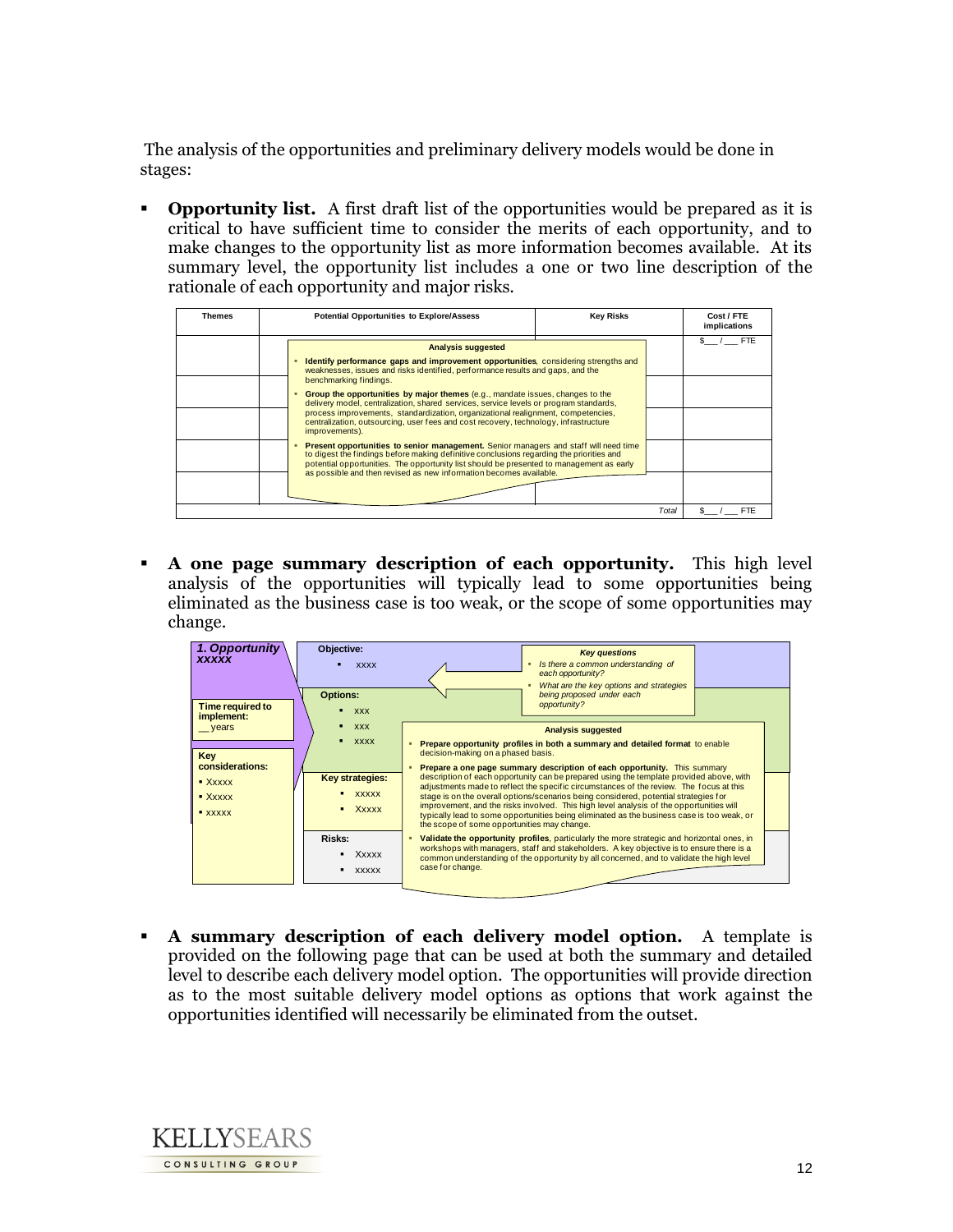#### **Template for profile of each delivery model option**

#### **A. Objective**

What is intended by the delivery model

#### **B. Resource implications**

In salaries and operating spending, and full-time equivalent (FTE)

#### **C. Scope of the deliver model option and case for change**

- **Activities covered**
- **•** Description of the delivery model and rationale
- Potential benefits and disadvantages of opportunity
- The high level business case that is being made for this opportunity

#### **D. Impact**

**Effect on internal and external stakeholders** 

#### **E. Risks**

Description of the potential risks related to this delivery model option

#### **F. Best practices**

Best practices that are applicable to this delivery model

#### **G. Improvement strategy**

Key strategies or changes to the delivery model that are being proposed

#### **H. Key tasks/steps**

Description of tasks required to implement this delivery model

#### **I. Timeline**

Time required to implement

#### **J. Implementation team**

- Key organizations that would need to be involved in implementing this delivery model
- Identify who would be the lead
- **K. Implementation costs**
	- Estimate of implementation costs

#### **L. Linkages or implications with other functions**

**HR, Finance, Communications** 

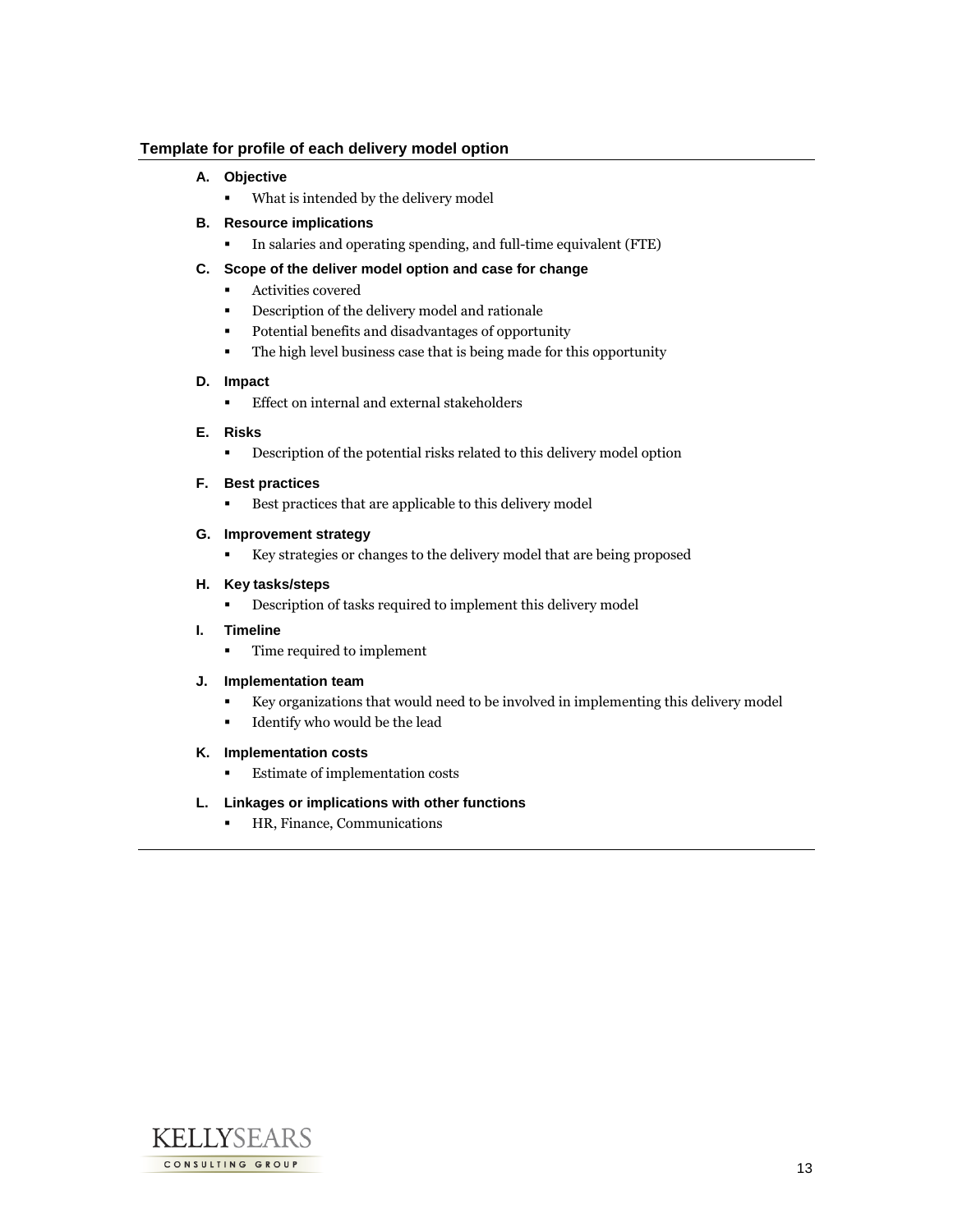## **C. Phase III-Assessment of delivery model options**

This stage entails a more detailed analysis of the delivery model options, including an assessment of the advantages, disadvantages, risks and costs of each option.

### **Validation of the delivery model options**

The delivery model options will depend on the outcome of the analysis, and strategic directions and priorities. Describe each delivery model option using a common template (see previous page). There are typically 3-5 delivery model options.

### **Development of assessment criteria and option evaluation framework**

For example, assessment criteria such as fulfilling legislated mandates, ability to react quickly to emerging issues, financial costs and cost effectiveness, access, and control. For example, the assessment framework could include:

- **Strategic assessment.** The extent to which each delivery model addresses the key questions or strategic issues facing the organization
- **Potential performance of each model.** Performance indicators that could be used to assess the effectiveness and efficiency of each delivery model option
- **Relative costs and benefits of each model.** Pros, cons, risks and costs of each delivery model.

In assessing the models, key overall questions may be identified that need to be addressed by the delivery model selected in the way ahead.

### **To what extent do the delivery model options address strategic issues facing the organization?**

Agree on the key issues to be considered when assessing the delivery models. These issues are typically higher level and more strategic in nature. Some examples of key issues that may need to be addressed are provided below:

- Clarifies accountabilities:
	- $\triangleright$  Enables the organization to focus on core accountabilities
	- $\triangleright$  Provides organization sufficient access to services
	- $\triangleright$  Supports transparency of the financial impacts of decisions
	- $\triangleright$  Enables the organization to better implement its mandate
- **Increases efficiency:** 
	- $\triangleright$  Leverages economies of scale
	- $\triangleright$  Results in optimal use of assets
	- Controls costs
	- $\triangleright$  Results in best value for the Crown
- Fosters innovation and new technology:
	- $\triangleright$  Supports the introduction of modern technology and work practices
	- $\triangleright$  Manages client/stakeholder relations
	- $\triangleright$  Fosters environmental sustainability
	- $\triangleright$  Provides a safe and healthy work environment

**KELIYSEARS** CONSULTING GROUP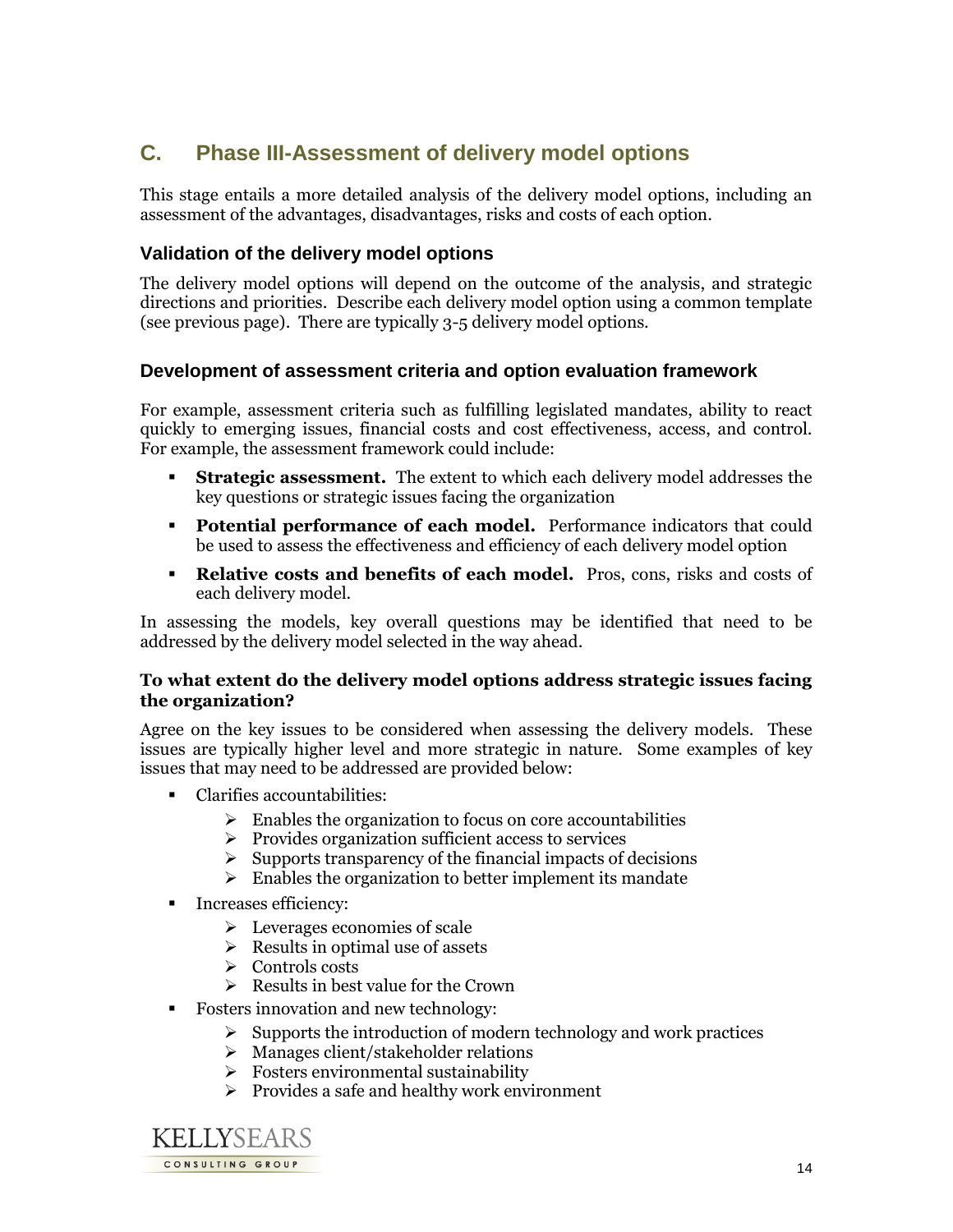- **Manages risks:** 
	- $\triangleright$  Ability to react quickly to emerging issues
	- $\triangleright$  Provides the organization sufficient control
	- $\triangleright$  Ensures compliance with relevant authorities and standards

### **What would be the relative performance of each delivery model?**

The delivery models can be assessed against a common list of performance indicators. For example, this could include indicators related to client satisfaction, responsive service, quality management, environmental sustainability, and efficiency. Indicators should be selected that apply regardless of the delivery model and that can be compared between delivery models. The comparison would be done on a qualitative basis where no quantitative information exists.

### **What are the relative costs and benefits of each delivered model?**

Conduct the traditional comparison of delivery models based on pros, cons, risks and costs. In addition, we would assess and describe:

- Similarities and differences between the models
- The applicability of each delivery model to organizational objectives
- The likely impact if a specific model was to be adopted
- The main implications for the organization of moving from one model to another.

## **D. Phase IV-Implementation planning**

For the selected option, draft a high-level implementation plan. The key elements of this plan could include:

- Key steps and timeframe
- A prioritization of the opportunities, and identification of key interdependencies
- Grouping of opportunities by work package or project
- The sequencing of the work packages in the short, medium and long term
- The interrelationships between the work packages
- The proposed timelines
- An integrated implementation plan
- Accountabilities for leading and delivering specific projects or key elements of the plan.

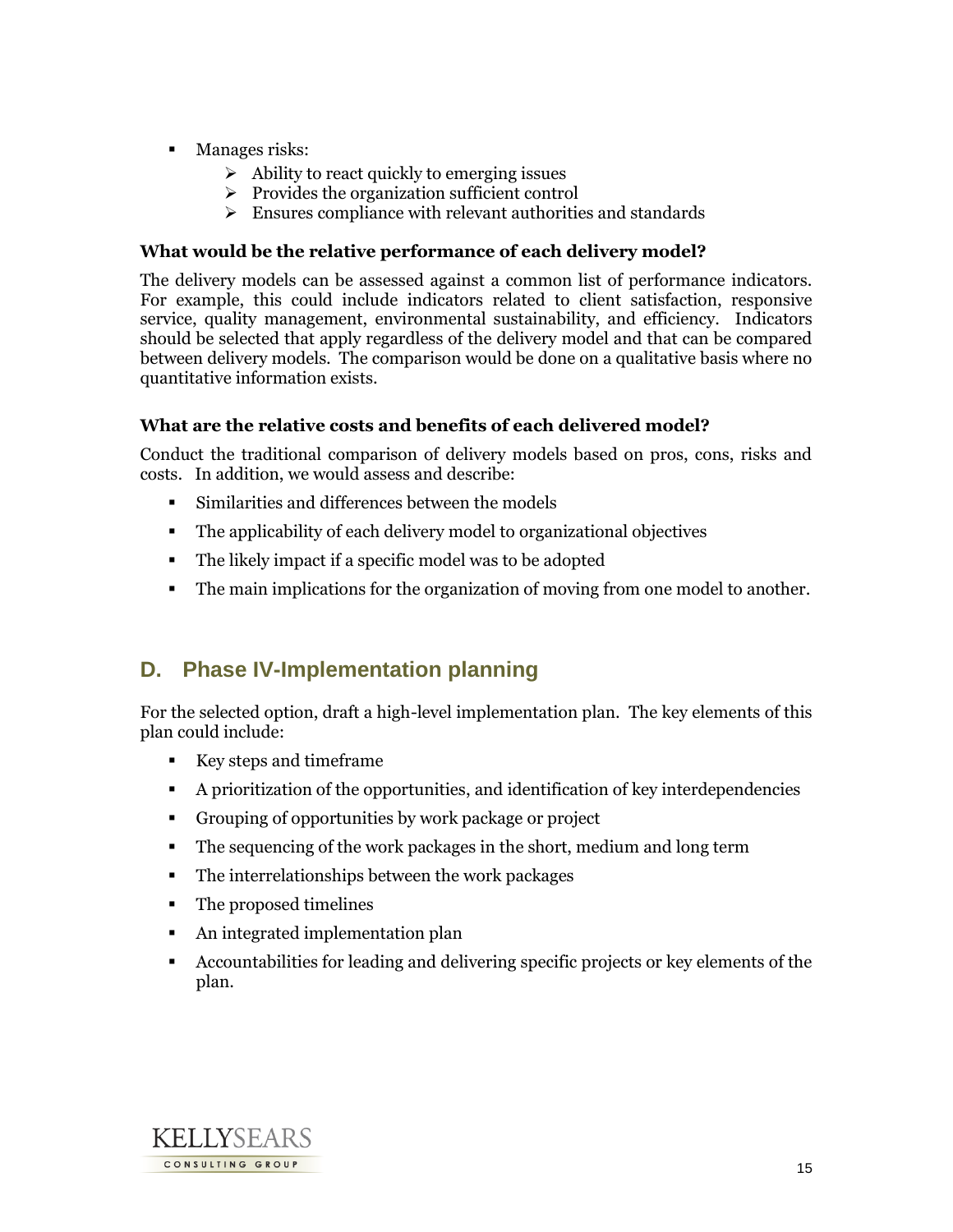| Short term<br>(12 months)            |                                                                                                                                                                                                                                                                                                                      |                             | <b>Medium term</b><br>$(1-2 \text{ years})$ | Long term<br>$(2-3 \text{ years})$                                                                                                                               |
|--------------------------------------|----------------------------------------------------------------------------------------------------------------------------------------------------------------------------------------------------------------------------------------------------------------------------------------------------------------------|-----------------------------|---------------------------------------------|------------------------------------------------------------------------------------------------------------------------------------------------------------------|
| <b>Organizational realignments</b>   |                                                                                                                                                                                                                                                                                                                      |                             |                                             |                                                                                                                                                                  |
| <b>Work Package xxxxxxx</b>          |                                                                                                                                                                                                                                                                                                                      |                             |                                             | <b>Work Package xxxxxxx</b>                                                                                                                                      |
|                                      |                                                                                                                                                                                                                                                                                                                      |                             |                                             | Opportunity xxxx                                                                                                                                                 |
| Opportunity xxxx                     |                                                                                                                                                                                                                                                                                                                      |                             |                                             | Opportunity xxxx                                                                                                                                                 |
| Opportunity xxxx                     |                                                                                                                                                                                                                                                                                                                      |                             |                                             | Opportunity xxxx                                                                                                                                                 |
| Opportunity xxxx<br>Opportunity xxxx |                                                                                                                                                                                                                                                                                                                      |                             |                                             | Opportunity xxxx                                                                                                                                                 |
| Opportunity xxxx                     |                                                                                                                                                                                                                                                                                                                      |                             |                                             | Opportunity xxxx                                                                                                                                                 |
|                                      |                                                                                                                                                                                                                                                                                                                      |                             |                                             |                                                                                                                                                                  |
| New service delivery model           | <b>Key questions</b><br>What are the key steps and timeline<br>٠<br>being proposed for implementation?<br>Do certain opportunities need to be<br>$\blacksquare$<br>implemented first to enable others?<br>How will the opportunities identified<br>٠<br>be translated into improvement<br>projects or work packages? |                             |                                             | <b>Work Package xxxxxxx</b><br>Opportunity xxxx<br>Opportunity xxxx<br>Opportunity xxxx<br>Opportunity xxxx<br>Opportunity xxxx                                  |
| <b>Process improvements</b>          |                                                                                                                                                                                                                                                                                                                      | <b>Work Package xxxxxxx</b> |                                             |                                                                                                                                                                  |
|                                      | Opportunity xxxx                                                                                                                                                                                                                                                                                                     |                             |                                             |                                                                                                                                                                  |
|                                      | Opportunity xxxx                                                                                                                                                                                                                                                                                                     |                             |                                             |                                                                                                                                                                  |
|                                      | Opportunity xxxx                                                                                                                                                                                                                                                                                                     |                             |                                             |                                                                                                                                                                  |
|                                      | Opportunity xxxx                                                                                                                                                                                                                                                                                                     |                             |                                             | <b>Design steps</b>                                                                                                                                              |
|                                      | Opportunity xxxx                                                                                                                                                                                                                                                                                                     |                             |                                             | 1. Prepare an overall critical path that shows how the opportunities are                                                                                         |
|                                      |                                                                                                                                                                                                                                                                                                                      |                             |                                             | interrelated (to the extent that they are), the sequencing of the opportunities (if<br>applicable), and the overall timeframe foreseen for their implementation. |
| <b>Technology improvements</b>       |                                                                                                                                                                                                                                                                                                                      |                             |                                             |                                                                                                                                                                  |
|                                      | Work Package xxxxxxx                                                                                                                                                                                                                                                                                                 |                             |                                             | 2. Prioritize the opportunities, and identify the interdependencies                                                                                              |
| Opportunity xxxx                     |                                                                                                                                                                                                                                                                                                                      |                             |                                             | 3. Group opportunities by work package or project                                                                                                                |
| Opportunity xxxx                     |                                                                                                                                                                                                                                                                                                                      |                             |                                             | 4. Determine the sequencing of the work packages in the short, medium and                                                                                        |
| Opportunity xxxx                     |                                                                                                                                                                                                                                                                                                                      |                             |                                             | long term. Identify the interrelationships between the work packages.                                                                                            |
| Opportunity xxxx                     |                                                                                                                                                                                                                                                                                                                      |                             | 5. Identify the proposed timelines          |                                                                                                                                                                  |
|                                      |                                                                                                                                                                                                                                                                                                                      |                             |                                             |                                                                                                                                                                  |
| Opportunity xxxx                     |                                                                                                                                                                                                                                                                                                                      |                             |                                             |                                                                                                                                                                  |
|                                      |                                                                                                                                                                                                                                                                                                                      |                             |                                             |                                                                                                                                                                  |
|                                      |                                                                                                                                                                                                                                                                                                                      |                             | 7. Prepare transformation plan              | 6. Identify the resource implications by phase (i.e., short, medium and long term)                                                                               |

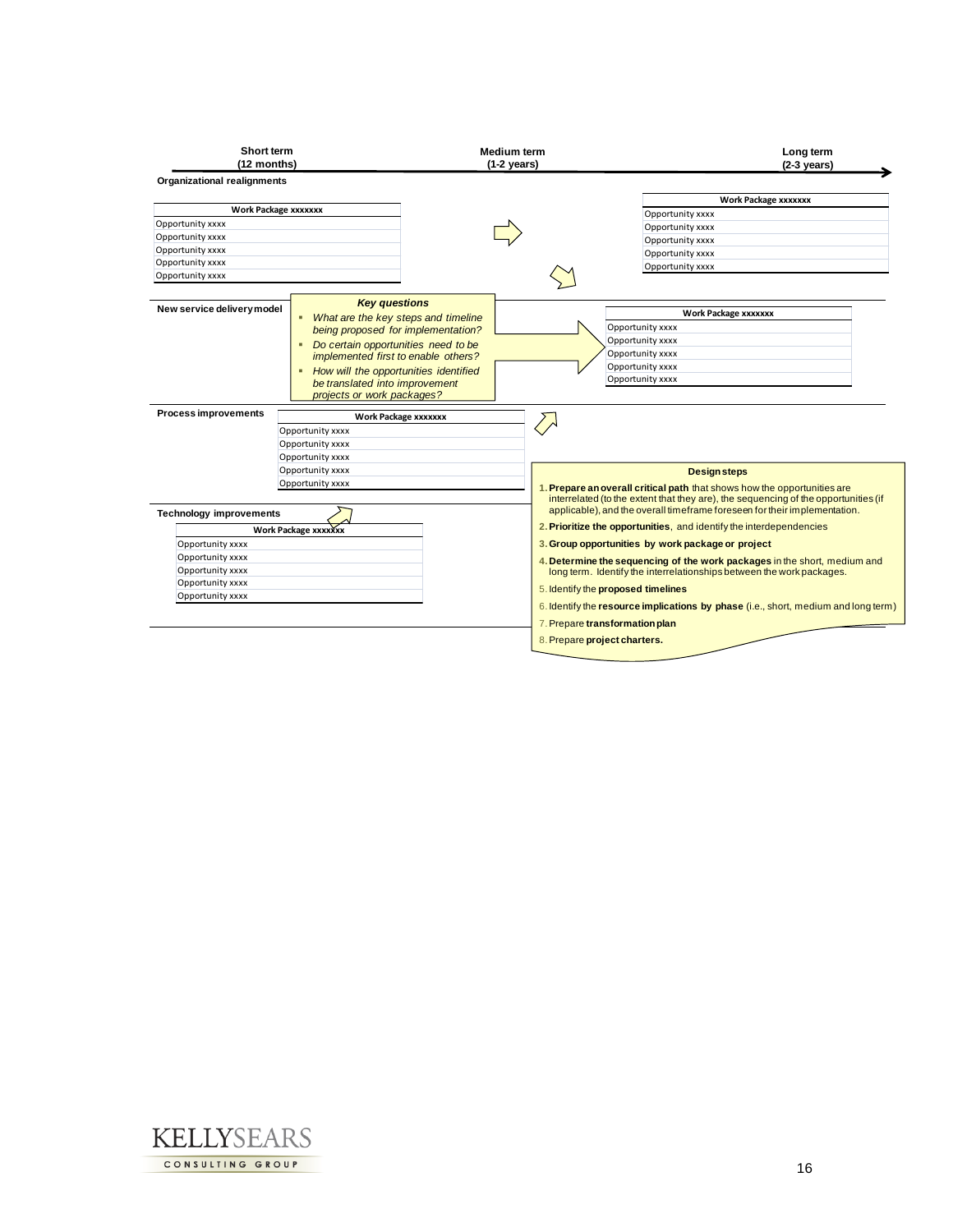# **III Work Plan**

## **A. Work plan steps by phase**

The project work plan is presented below identifying the key tasks anticipated at each phase.

| Phase I-<br><b>Baseline</b><br>Assessment                 | 1.        | <b>Prepare detailed work plan.</b> Review methodology and approach with<br>key authorities. Agree on changes to the proposed methodology, and adjust<br>the work plan and schedule accordingly.                                                                                                                                                                                                                                                                        |
|-----------------------------------------------------------|-----------|------------------------------------------------------------------------------------------------------------------------------------------------------------------------------------------------------------------------------------------------------------------------------------------------------------------------------------------------------------------------------------------------------------------------------------------------------------------------|
| (including)                                               | 2.        | Review documentation and web information.                                                                                                                                                                                                                                                                                                                                                                                                                              |
| project<br>planning)                                      | 3.        | <b>Prepare data collection instruments.</b> For example, interview guides,<br>list of interviewees.                                                                                                                                                                                                                                                                                                                                                                    |
|                                                           | 4.        | <b>Conduct interviews of key departmental representatives.</b> Conduct<br>in-person interviews to collect baseline information and confirm issues.                                                                                                                                                                                                                                                                                                                     |
|                                                           | 5.        | Prepare analysis and reports of existing expenditures.                                                                                                                                                                                                                                                                                                                                                                                                                 |
|                                                           | 6.        | Conduct selected stakeholder interviews. As required, depending on<br>the type of service provided.                                                                                                                                                                                                                                                                                                                                                                    |
|                                                           | 7.        | Collect and assess benchmark information.<br>Compare scope of<br>activities, delivery model and resource levels to those of other similar<br>agencies in other jurisdictions internationally or to other similar<br>organizations.                                                                                                                                                                                                                                     |
|                                                           | 8.        | <b>Identify opportunities.</b> Identify major issues, gaps and opportunities for<br>improvement.                                                                                                                                                                                                                                                                                                                                                                       |
|                                                           | <b>Q.</b> | <b>Identify delivery model options.</b> Prepare preliminary list of delivery<br>model options, and prepare summary descriptions of the models.                                                                                                                                                                                                                                                                                                                         |
|                                                           |           | 10. Prepare baseline assessment report. As outlined in the methodology,<br>prepare baseline assessment including stakeholder map and assessment,<br>risks, activities and resources, current delivery model, key processes, service<br>standards and performance indicators, workload, competencies, as per the<br>standard methodology, checklist and templates. This report should also<br>include the opportunities and preliminary list of delivery model options. |
|                                                           |           | 11. Validate baseline assessment. With steering and working groups.                                                                                                                                                                                                                                                                                                                                                                                                    |
| <b>Phase II--Gap</b><br>assessment                        |           | 12. Develop summary opportunity profiles. Prepare one page profiles for<br>the major opportunities identified.                                                                                                                                                                                                                                                                                                                                                         |
| (including<br>preliminary<br>description of               |           | 13. Prepare summary profiles of delivery model options.<br>Prepare<br>summary profile of delivery model options, identifying potential benefits,<br>disadvantages, risks, and costs.                                                                                                                                                                                                                                                                                   |
| delivery model<br>options and<br>assessment<br>framework) |           | 14. Validate opportunities and delivery model options.<br>Conduct<br>validation sessions with senior management and other broader validation<br>consultations as required, to review the delivery model options.<br>Update<br>delivery model options based on feedback received.                                                                                                                                                                                       |
|                                                           |           | 15. Prepare assessment framework. Identify assessment criteria and<br>develop overall approach to evaluate the delivery model options. Consult<br>and reach agreement with the working group on the assessment framework.                                                                                                                                                                                                                                              |